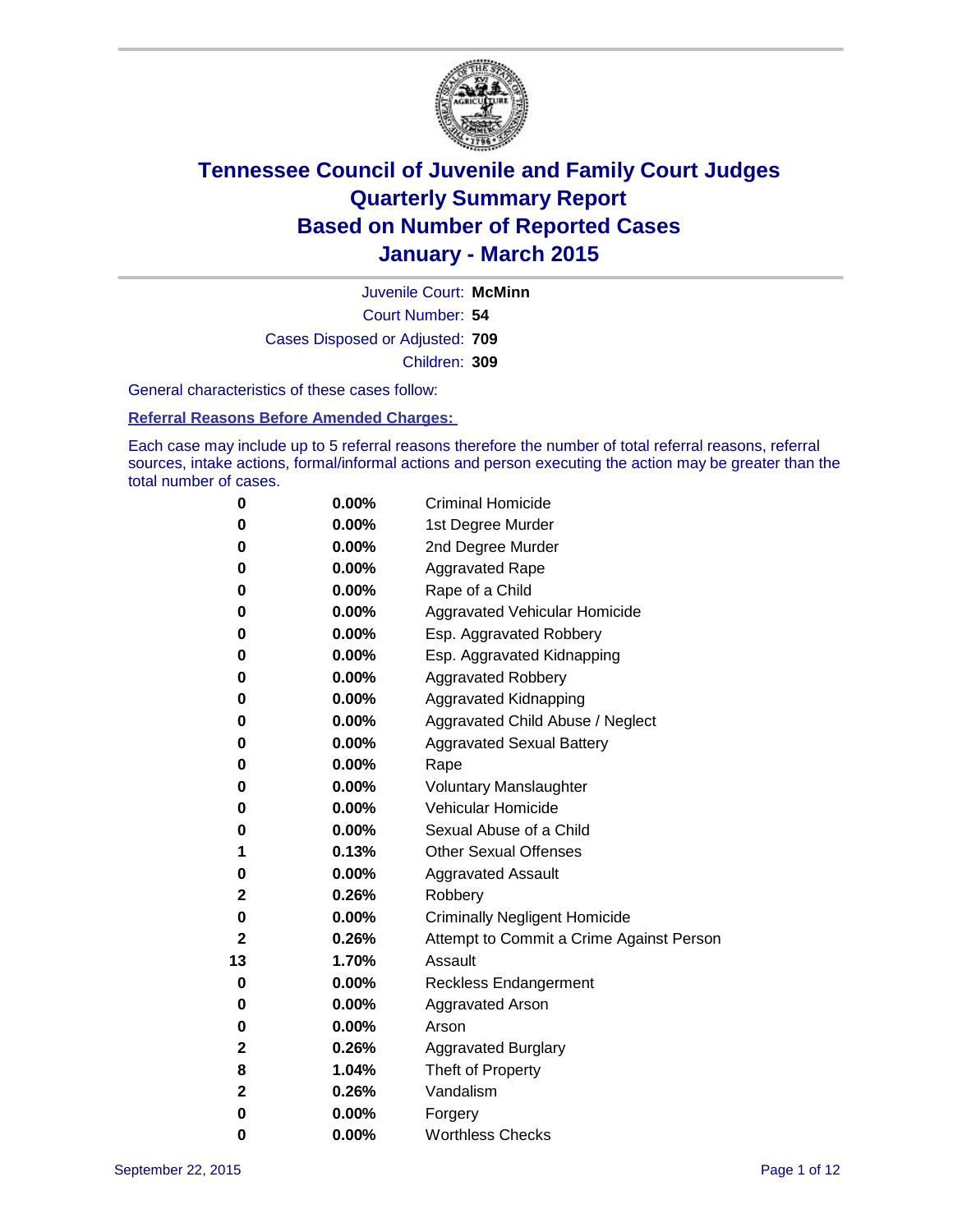

Court Number: **54** Juvenile Court: **McMinn** Cases Disposed or Adjusted: **709** Children: **309**

#### **Referral Reasons Before Amended Charges:**

Each case may include up to 5 referral reasons therefore the number of total referral reasons, referral sources, intake actions, formal/informal actions and person executing the action may be greater than the total number of cases.

| 0        | 0.00% | Illegal Possession / Fraudulent Use of Credit / Debit Cards |
|----------|-------|-------------------------------------------------------------|
| 0        | 0.00% | <b>Burglary</b>                                             |
| 2        | 0.26% | Unauthorized Use of a Vehicle                               |
| 0        | 0.00% | <b>Cruelty to Animals</b>                                   |
| 1        | 0.13% | Sale of Controlled Substances                               |
| 5        | 0.65% | <b>Other Drug Offenses</b>                                  |
| 4        | 0.52% | Possession of Controlled Substances                         |
| 0        | 0.00% | <b>Criminal Attempt</b>                                     |
| 3        | 0.39% | Carrying Weapons on School Property                         |
| 1        | 0.13% | Unlawful Carrying / Possession of a Weapon                  |
| 1        | 0.13% | <b>Evading Arrest</b>                                       |
| 2        | 0.26% | Escape                                                      |
| 0        | 0.00% | Driving Under Influence (DUI)                               |
| 3        | 0.39% | Possession / Consumption of Alcohol                         |
| 2        | 0.26% | Resisting Stop, Frisk, Halt, Arrest or Search               |
| 0        | 0.00% | <b>Aggravated Criminal Trespass</b>                         |
| 0        | 0.00% | Harassment                                                  |
| 0        | 0.00% | Failure to Appear                                           |
| 0        | 0.00% | Filing a False Police Report                                |
| 1        | 0.13% | Criminal Impersonation                                      |
| 6        | 0.78% | <b>Disorderly Conduct</b>                                   |
| 0        | 0.00% | <b>Criminal Trespass</b>                                    |
| 1        | 0.13% | <b>Public Intoxication</b>                                  |
| $\bf{0}$ | 0.00% | Gambling                                                    |
| 26       | 3.39% | <b>Traffic</b>                                              |
| 0        | 0.00% | <b>Local Ordinances</b>                                     |
| 6        | 0.78% | Violation of Wildlife Regulations                           |
| 0        | 0.00% | Contempt of Court                                           |
| 20       | 2.61% | Violation of Probation                                      |
| 0        | 0.00% | Violation of Aftercare                                      |
| 12       | 1.57% | <b>Unruly Behavior</b>                                      |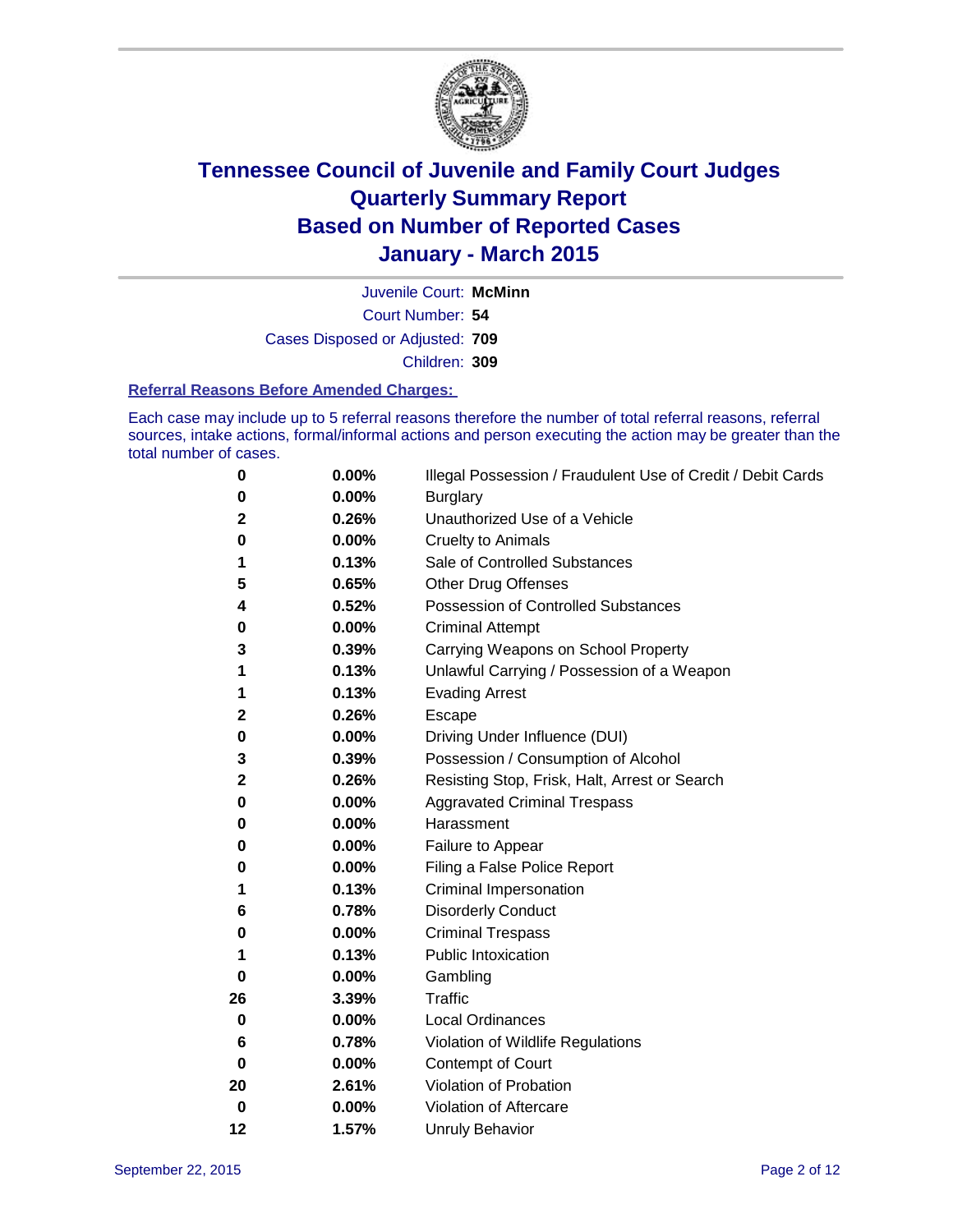

Court Number: **54** Juvenile Court: **McMinn** Cases Disposed or Adjusted: **709** Children: **309**

#### **Referral Reasons Before Amended Charges:**

Each case may include up to 5 referral reasons therefore the number of total referral reasons, referral sources, intake actions, formal/informal actions and person executing the action may be greater than the total number of cases.

| 91           | 11.88%   | Truancy                                |
|--------------|----------|----------------------------------------|
| 10           | 1.31%    | In-State Runaway                       |
| 0            | $0.00\%$ | Out-of-State Runaway                   |
| 17           | 2.22%    | Possession of Tobacco Products         |
| 0            | $0.00\%$ | Violation of a Valid Court Order       |
| 5            | 0.65%    | Violation of Curfew                    |
| 0            | 0.00%    | <b>Sexually Abused Child</b>           |
| 0            | 0.00%    | <b>Physically Abused Child</b>         |
| 1            | 0.13%    | Dependency / Neglect                   |
| 0            | 0.00%    | <b>Termination of Parental Rights</b>  |
| $\mathbf{2}$ | 0.26%    | <b>Violation of Pretrial Diversion</b> |
| 1            | 0.13%    | Violation of Informal Adjustment       |
| 106          | 13.84%   | <b>Judicial Review</b>                 |
| 406          | 53.00%   | <b>Administrative Review</b>           |
| 0            | 0.00%    | <b>Foster Care Review</b>              |
| 0            | 0.00%    | Custody                                |
| 0            | 0.00%    | Visitation                             |
| 0            | 0.00%    | Paternity / Legitimation               |
| 0            | 0.00%    | <b>Child Support</b>                   |
| 0            | 0.00%    | <b>Request for Medical Treatment</b>   |
| 0            | 0.00%    | <b>Consent to Marry</b>                |
| 1            | 0.13%    | Other                                  |
| 766          | 100.00%  | <b>Total Referrals</b>                 |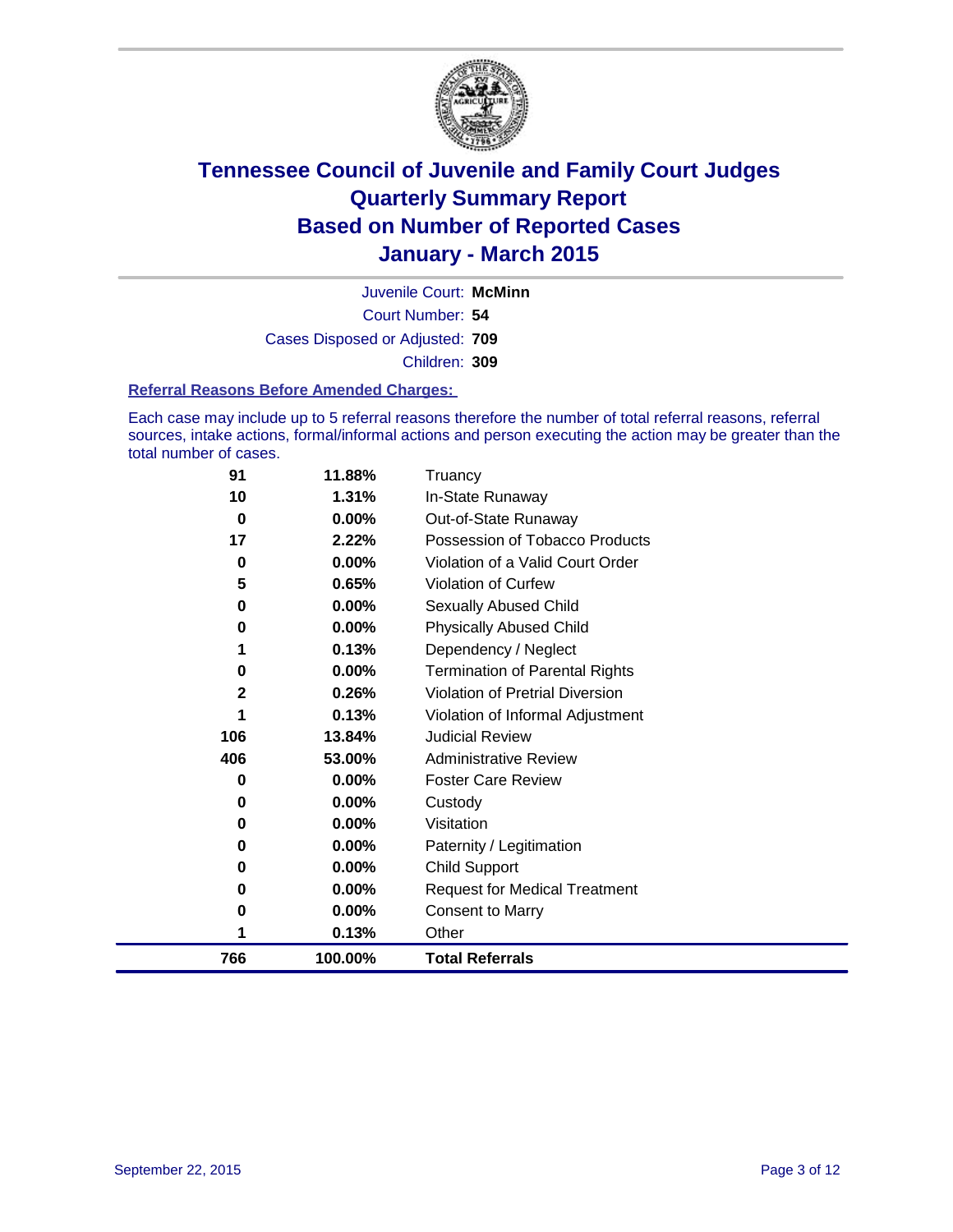

| Juvenile Court: McMinn          |          |                                   |  |  |
|---------------------------------|----------|-----------------------------------|--|--|
| Court Number: 54                |          |                                   |  |  |
| Cases Disposed or Adjusted: 709 |          |                                   |  |  |
|                                 |          | Children: 309                     |  |  |
| <b>Referral Sources: 1</b>      |          |                                   |  |  |
| 115                             | 15.01%   | Law Enforcement                   |  |  |
| 5                               | 0.65%    | Parents                           |  |  |
| 0                               | $0.00\%$ | <b>Relatives</b>                  |  |  |
| 0                               | $0.00\%$ | Self                              |  |  |
| 102                             | 13.32%   | School                            |  |  |
| 0                               | $0.00\%$ | <b>CSA</b>                        |  |  |
| 17                              | 2.22%    | <b>DCS</b>                        |  |  |
| 5                               | 0.65%    | <b>Other State Department</b>     |  |  |
| $\bf{0}$                        | $0.00\%$ | <b>District Attorney's Office</b> |  |  |
| 519                             | 67.75%   | <b>Court Staff</b>                |  |  |
| 0                               | $0.00\%$ | Social Agency                     |  |  |
| 3                               | 0.39%    | <b>Other Court</b>                |  |  |
| 0                               | $0.00\%$ | Victim                            |  |  |
|                                 |          |                                   |  |  |

| 766 | 100.00%  | <b>Total Referral Sources</b> |  |
|-----|----------|-------------------------------|--|
| 0   | $0.00\%$ | Other                         |  |
| 0   | $0.00\%$ | <b>Unknown</b>                |  |
| 0   | $0.00\%$ | Hospital                      |  |
| 0   | $0.00\%$ | Child & Parent                |  |

### **Age of Child at Referral: 2**

| 0<br>0 | $0.00\%$<br>$0.00\%$ | Ages 19 and Over<br><b>Unknown</b> |  |
|--------|----------------------|------------------------------------|--|
|        |                      |                                    |  |
|        |                      |                                    |  |
| 101    |                      | Ages 17 through 18                 |  |
| 106    | 34.30%               | Ages 15 through 16                 |  |
| 60     | 19.42%               | Ages 13 through 14                 |  |
| 21     | 6.80%                | Ages 11 through 12                 |  |
| 21     | 6.80%                | Ages 10 and Under                  |  |
|        |                      | 32.69%                             |  |

<sup>1</sup> If different than number of Referral Reasons (766), verify accuracy of your court's data.

One child could be counted in multiple categories, verify accuracy of your court's data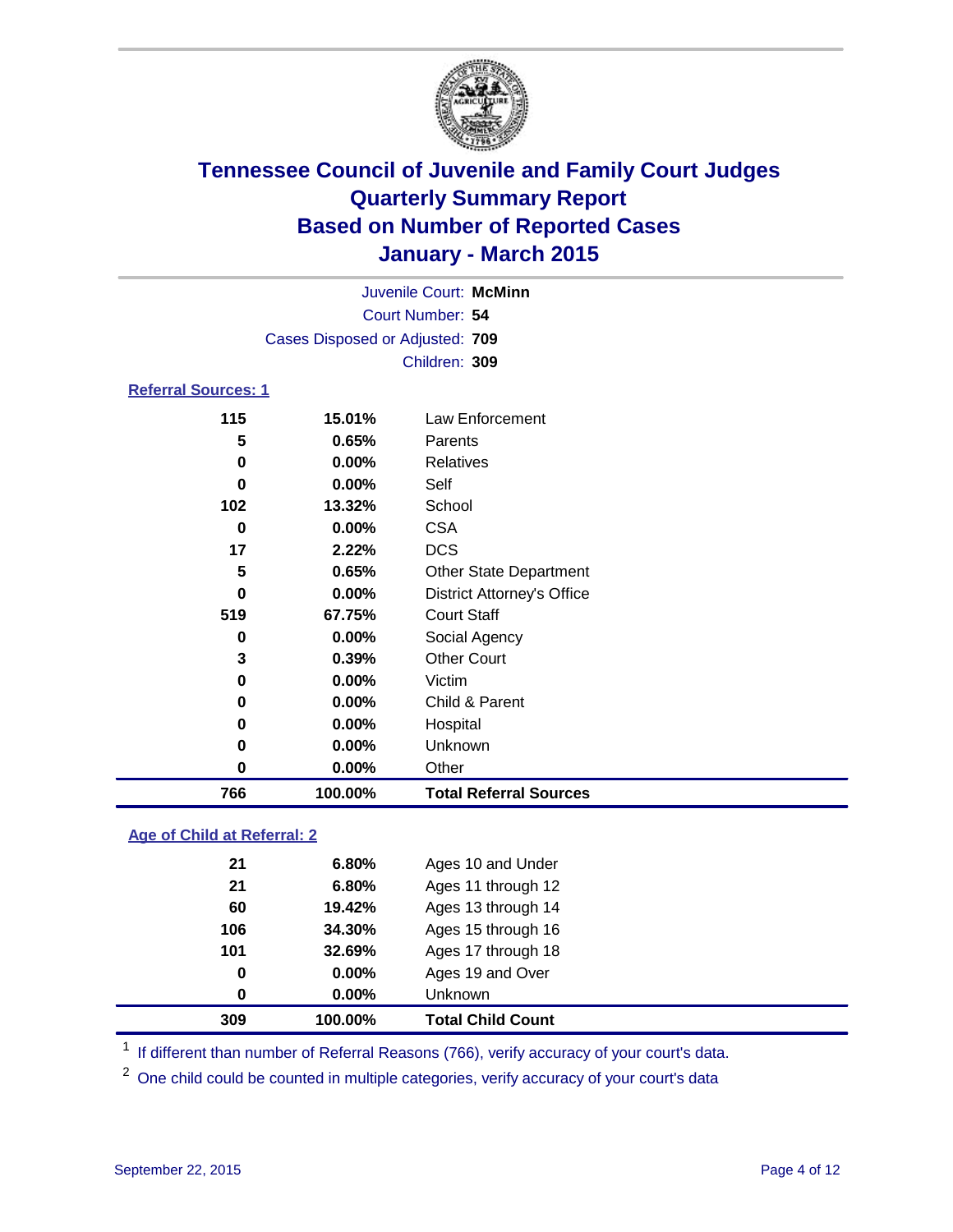

| Juvenile Court: McMinn                  |                                 |                          |  |  |
|-----------------------------------------|---------------------------------|--------------------------|--|--|
|                                         | Court Number: 54                |                          |  |  |
|                                         | Cases Disposed or Adjusted: 709 |                          |  |  |
|                                         | Children: 309                   |                          |  |  |
| <b>Sex of Child: 1</b>                  |                                 |                          |  |  |
| 198                                     | 64.08%                          | Male                     |  |  |
| 111                                     | 35.92%                          | Female                   |  |  |
| $\bf{0}$                                | 0.00%                           | Unknown                  |  |  |
| 309                                     | 100.00%                         | <b>Total Child Count</b> |  |  |
| Race of Child: 1                        |                                 |                          |  |  |
| 276                                     | 89.32%                          | White                    |  |  |
| 17                                      | 5.50%                           | African American         |  |  |
| 3                                       | 0.97%                           | Native American          |  |  |
| 1                                       | 0.32%                           | Asian                    |  |  |
| 12                                      | 3.88%                           | Mixed                    |  |  |
| $\mathbf 0$                             | 0.00%                           | Unknown                  |  |  |
| 309                                     | 100.00%                         | <b>Total Child Count</b> |  |  |
| <b>Hispanic Origin: 1</b>               |                                 |                          |  |  |
| 11                                      | 3.56%                           | Yes                      |  |  |
| 298                                     | 96.44%                          | No                       |  |  |
| 0                                       | 0.00%                           | Unknown                  |  |  |
| 309                                     | 100.00%                         | <b>Total Child Count</b> |  |  |
| <b>School Enrollment of Children: 1</b> |                                 |                          |  |  |
| 303                                     | 98.06%                          | Yes                      |  |  |
| 6                                       | 1.94%                           | No                       |  |  |
| $\mathbf 0$                             | 0.00%                           | Unknown                  |  |  |
| 309                                     | 100.00%                         | <b>Total Child Count</b> |  |  |

One child could be counted in multiple categories, verify accuracy of your court's data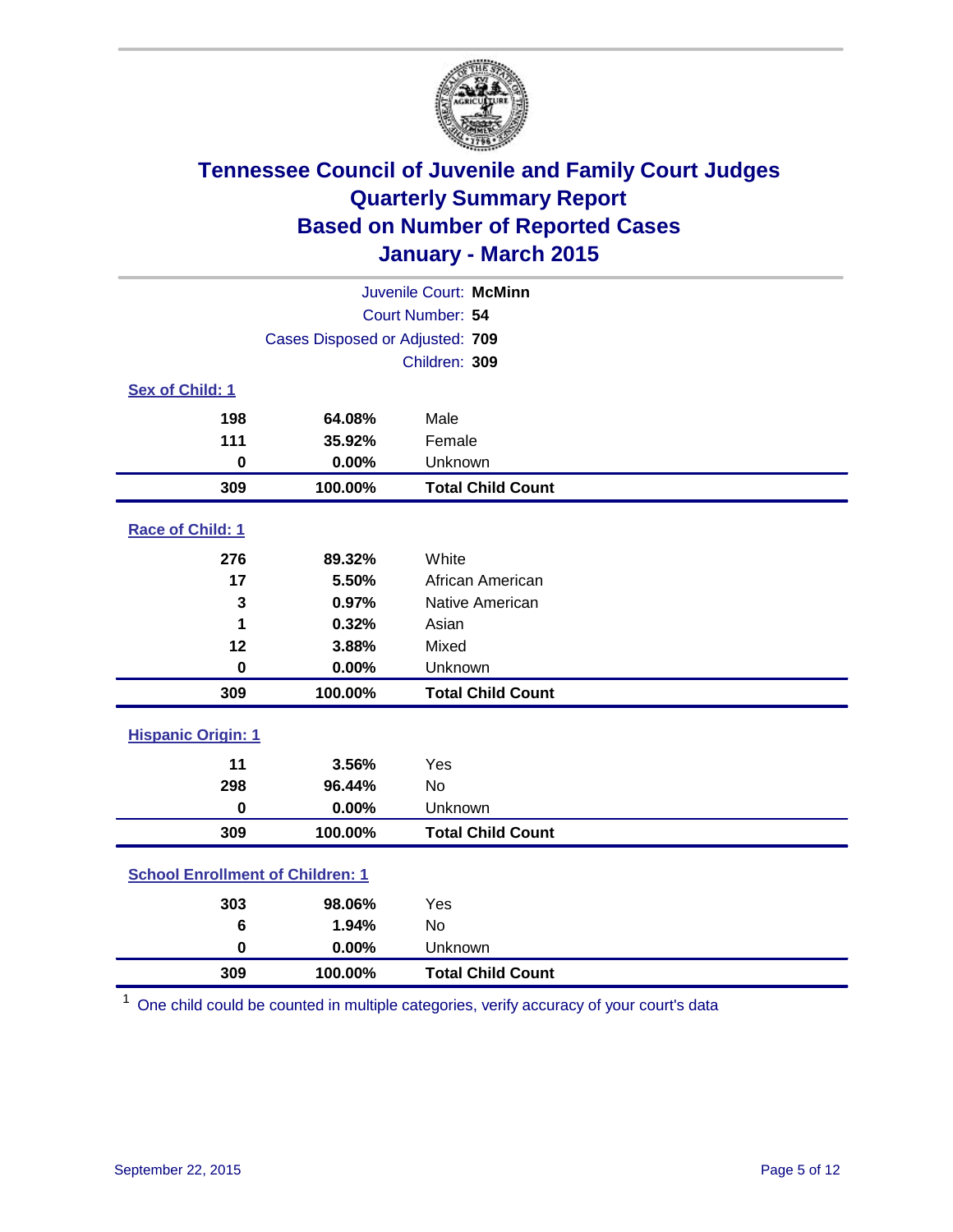

Court Number: **54** Juvenile Court: **McMinn** Cases Disposed or Adjusted: **709** Children: **309**

### **Living Arrangement of Child at Time of Referral: 1**

| 309 | 100.00%  | <b>Total Child Count</b>     |
|-----|----------|------------------------------|
| 0   | $0.00\%$ | Other                        |
| 0   | $0.00\%$ | Unknown                      |
| 1   | 0.32%    | Independent                  |
| 0   | $0.00\%$ | In an Institution            |
| 2   | 0.65%    | In a Residential Center      |
| 4   | 1.29%    | In a Group Home              |
| 3   | 0.97%    | With Foster Family           |
| 7   | 2.27%    | With Adoptive Parents        |
| 25  | 8.09%    | <b>With Relatives</b>        |
| 34  | 11.00%   | With Father                  |
| 119 | 38.51%   | With Mother                  |
| 33  | 10.68%   | With Mother and Stepfather   |
| 8   | 2.59%    | With Father and Stepmother   |
| 73  | 23.62%   | With Both Biological Parents |
|     |          |                              |

### **Type of Detention: 2**

| 0   | $0.00\%$ | <b>Unknown</b>              |
|-----|----------|-----------------------------|
| 702 | 99.01%   | Does Not Apply              |
| 0   | $0.00\%$ | Other                       |
| 0   | $0.00\%$ | Jail - No Separation        |
| 0   | $0.00\%$ | <b>Psychiatric Hospital</b> |
| 0   | $0.00\%$ | Non-Secure Placement        |
| 7   | 0.99%    | Juvenile Detention Facility |
| 0   | $0.00\%$ | Jail - Complete Separation  |
| 0   | $0.00\%$ | Jail - Partial Separation   |

<sup>1</sup> One child could be counted in multiple categories, verify accuracy of your court's data

If different than number of Cases (709) verify accuracy of your court's data.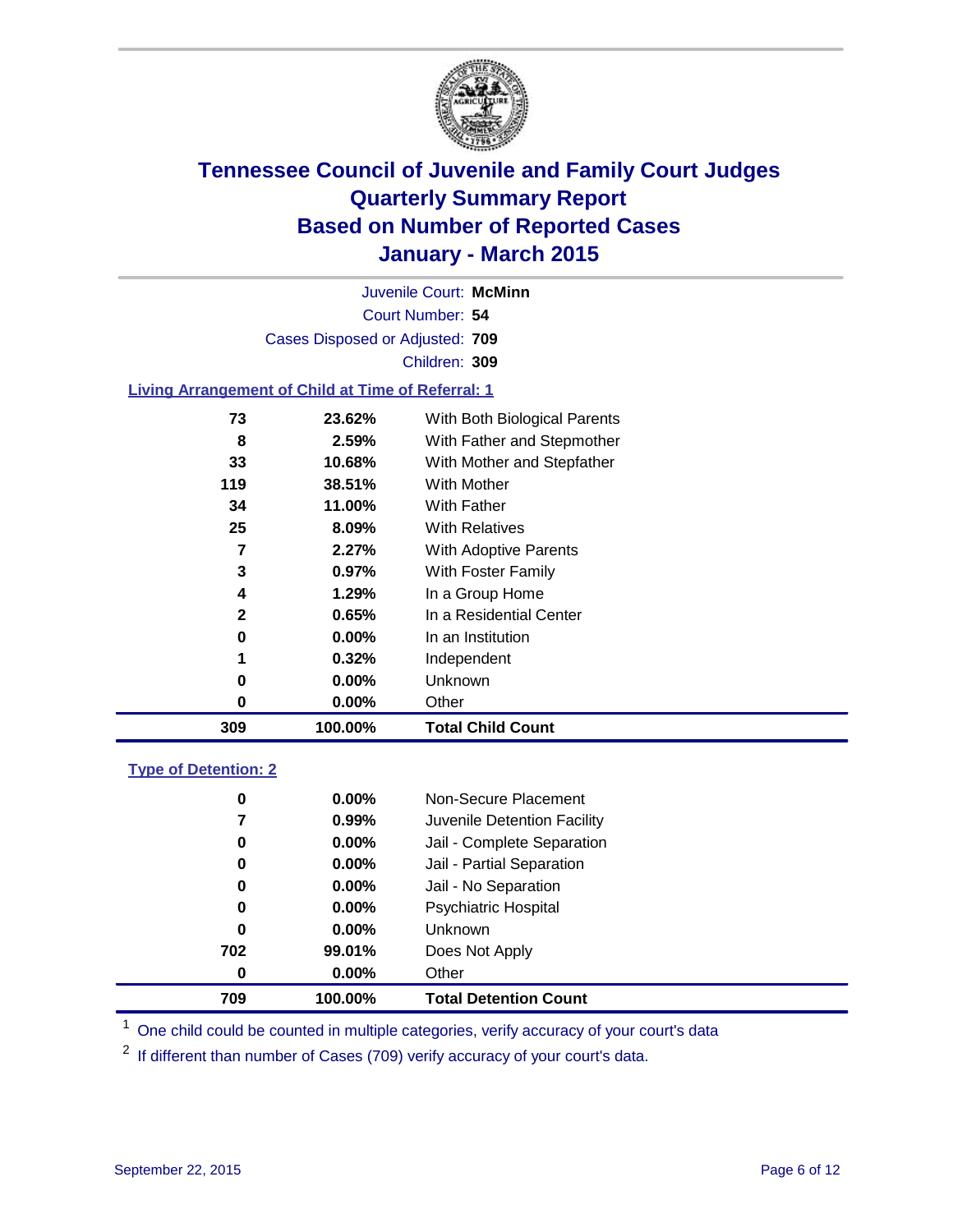

| Juvenile Court: McMinn                                              |                                             |                                                                                                                                                                                                                             |  |  |  |
|---------------------------------------------------------------------|---------------------------------------------|-----------------------------------------------------------------------------------------------------------------------------------------------------------------------------------------------------------------------------|--|--|--|
| Court Number: 54                                                    |                                             |                                                                                                                                                                                                                             |  |  |  |
| Cases Disposed or Adjusted: 709                                     |                                             |                                                                                                                                                                                                                             |  |  |  |
|                                                                     | Children: 309                               |                                                                                                                                                                                                                             |  |  |  |
|                                                                     |                                             |                                                                                                                                                                                                                             |  |  |  |
| 0.28%                                                               | Returned to Prior Living Arrangement        |                                                                                                                                                                                                                             |  |  |  |
| $\mathbf 2$<br>$\mathbf{2}$<br>0.28%<br>Juvenile Detention Facility |                                             |                                                                                                                                                                                                                             |  |  |  |
| 0.00%<br>0<br>Jail                                                  |                                             |                                                                                                                                                                                                                             |  |  |  |
| 0.28%<br>$\mathbf{2}$                                               |                                             |                                                                                                                                                                                                                             |  |  |  |
| 0.14%<br>1                                                          |                                             |                                                                                                                                                                                                                             |  |  |  |
| 0.00%<br><b>Psychiatric Hospital</b><br>$\bf{0}$                    |                                             |                                                                                                                                                                                                                             |  |  |  |
| 0.00%<br>Unknown<br>0                                               |                                             |                                                                                                                                                                                                                             |  |  |  |
| 99.01%                                                              | Does Not Apply                              |                                                                                                                                                                                                                             |  |  |  |
| 0.00%                                                               | Other                                       |                                                                                                                                                                                                                             |  |  |  |
| 100.00%                                                             | <b>Total Placement Count</b>                |                                                                                                                                                                                                                             |  |  |  |
|                                                                     |                                             |                                                                                                                                                                                                                             |  |  |  |
|                                                                     |                                             |                                                                                                                                                                                                                             |  |  |  |
|                                                                     |                                             |                                                                                                                                                                                                                             |  |  |  |
| 0<br>0                                                              |                                             |                                                                                                                                                                                                                             |  |  |  |
|                                                                     |                                             |                                                                                                                                                                                                                             |  |  |  |
| $\bf{0}$<br>108<br>Scheduling of Judicial Review                    |                                             |                                                                                                                                                                                                                             |  |  |  |
|                                                                     |                                             |                                                                                                                                                                                                                             |  |  |  |
| 14.10%                                                              |                                             |                                                                                                                                                                                                                             |  |  |  |
| 53.13%                                                              | Scheduling of Administrative Review         |                                                                                                                                                                                                                             |  |  |  |
| $0.00\%$<br>0.00%                                                   | Scheduling of Foster Care Review<br>Unknown |                                                                                                                                                                                                                             |  |  |  |
|                                                                     | 21.93%<br>0.00%<br>$0.00\%$<br>0.00%        | <b>Placement After Secure Detention Hearing: 1</b><br>Shelter / Group Home<br><b>Foster Family Home</b><br><b>Petition Filed</b><br><b>Motion Filed</b><br><b>Citation Processed</b><br>Notification of Paternity Processed |  |  |  |

<sup>1</sup> If different than number of Cases (709) verify accuracy of your court's data.

**100.00% Total Intake Count**

**0.00%** Other

<sup>2</sup> If different than number of Referral Reasons (766), verify accuracy of your court's data.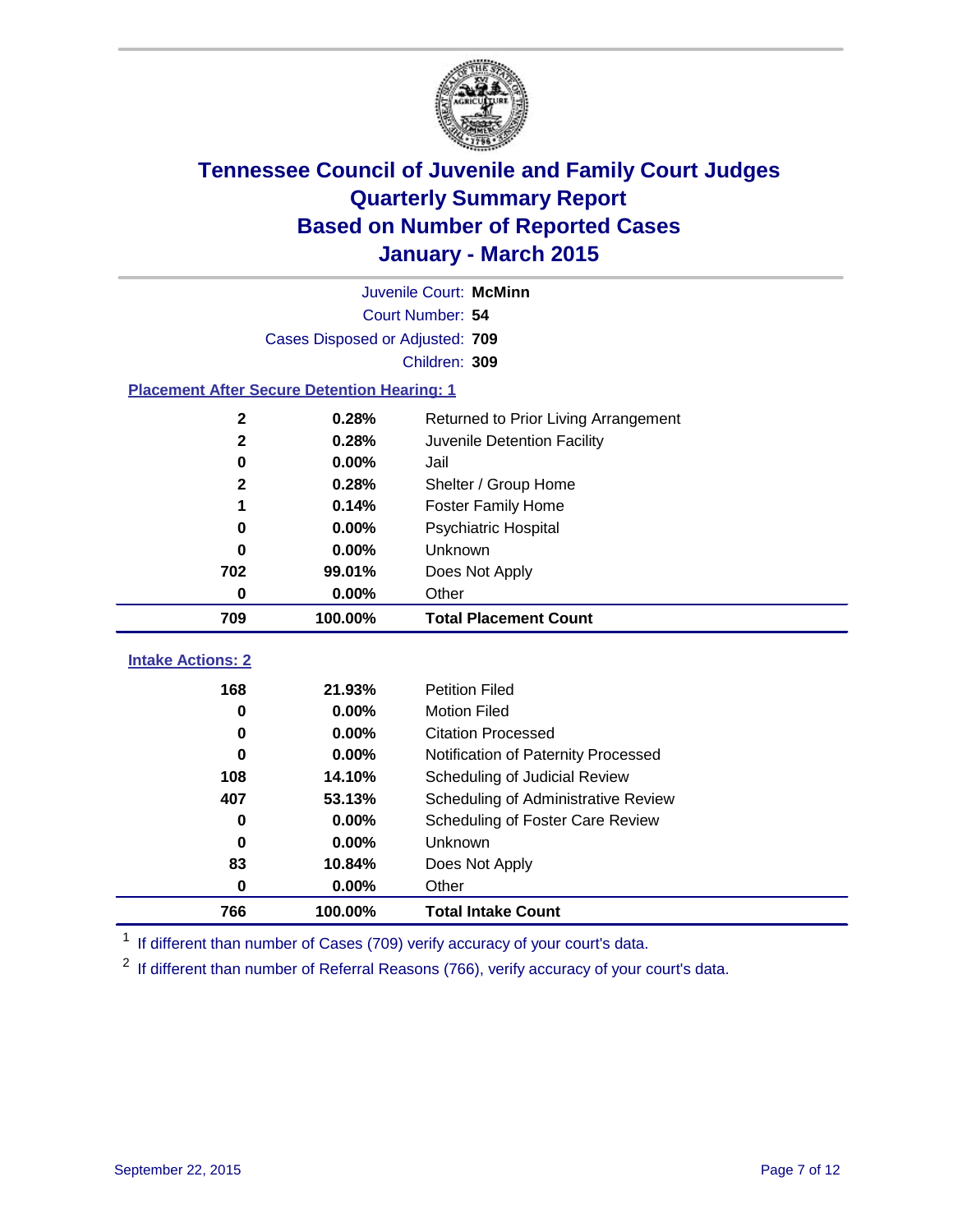

Court Number: **54** Juvenile Court: **McMinn** Cases Disposed or Adjusted: **709** Children: **309**

### **Last Grade Completed by Child: 1**

| 309              | 100.00%           | <b>Total Child Count</b> |
|------------------|-------------------|--------------------------|
| $\bf{0}$         | $0.00\%$          | Other                    |
| 1                | 0.32%             | Unknown                  |
| $\bf{0}$         | 0.00%             | Never Attended School    |
| $\mathbf 2$      | 0.65%             | Graduated                |
| 1                | 0.32%             | <b>GED</b>               |
| $\bf{0}$         | 0.00%             | Non-Graded Special Ed    |
| $\mathbf 0$      | 0.00%             | 12th Grade               |
| 39               | 12.62%            | 11th Grade               |
| 75               | 24.27%            | 10th Grade               |
| $\bf{0}$         | 0.00%             | 9th Grade                |
| 52               | 16.83%            | 9th Grade                |
| $\pmb{0}$        | 0.00%             | 8th Grade                |
| 52               | 16.83%            | 8th Grade                |
| $\bf{0}$         | 0.00%             | 7th Grade                |
| 29               | 9.39%             | 7th Grade                |
| $\mathbf 0$      | 0.00%             | 6th Grade                |
| 16               | 5.18%             | 6th Grade                |
| $\bf{0}$         | 0.00%             | 5th Grade                |
| 18               | 5.83%             | 5th Grade                |
| $\bf{0}$         | $0.00\%$          | 4th Grade                |
| 0<br>$\mathbf 2$ | $0.00\%$<br>0.65% | 3rd Grade<br>4th Grade   |
| 4                | 1.29%             | 3rd Grade                |
| $\bf{0}$         | $0.00\%$          | 2nd Grade                |
| 3                | 0.97%             | 2nd Grade                |
| 0                | 0.00%             | 1st Grade                |
| 4                | 1.29%             | 1st Grade                |
| 6                | 1.94%             | Kindergarten             |
| 5                | 1.62%             | Preschool                |
| $\bf{0}$         | 0.00%             | Too Young for School     |
|                  |                   |                          |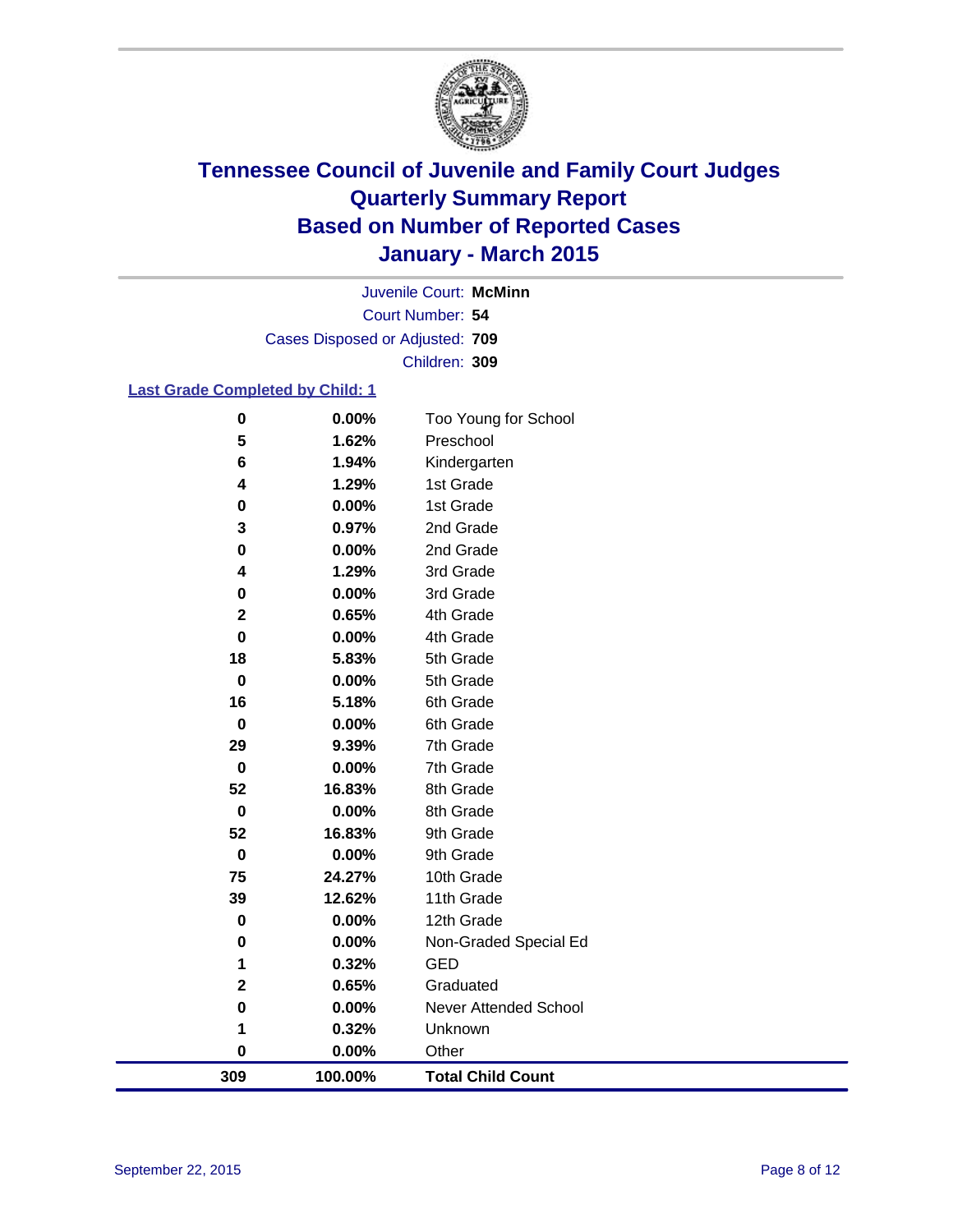

|                                                                                         |                                 | Juvenile Court: McMinn   |  |
|-----------------------------------------------------------------------------------------|---------------------------------|--------------------------|--|
|                                                                                         | Court Number: 54                |                          |  |
|                                                                                         | Cases Disposed or Adjusted: 709 |                          |  |
|                                                                                         |                                 | Children: 309            |  |
| <b>Enrolled in Special Education: 1</b>                                                 |                                 |                          |  |
| 32                                                                                      | 10.36%<br>Yes                   |                          |  |
| 275                                                                                     | 89.00%<br>No                    |                          |  |
| $\mathbf{2}$                                                                            | 0.65%                           | Unknown                  |  |
| 309                                                                                     | 100.00%                         | <b>Total Child Count</b> |  |
| One child could be counted in multiple categories, verify accuracy of your court's data |                                 |                          |  |

| 766                          | 100.00% | <b>Total Action Count</b> |
|------------------------------|---------|---------------------------|
| 0                            | 0.00%   | Unknown                   |
| 0                            | 0.00%   | Other                     |
| 497                          | 64.88%  | <b>YSO</b>                |
| 0                            | 0.00%   | Magistrate                |
| 269                          | 35.12%  | Judge                     |
| <b>Action Executed By: 1</b> |         |                           |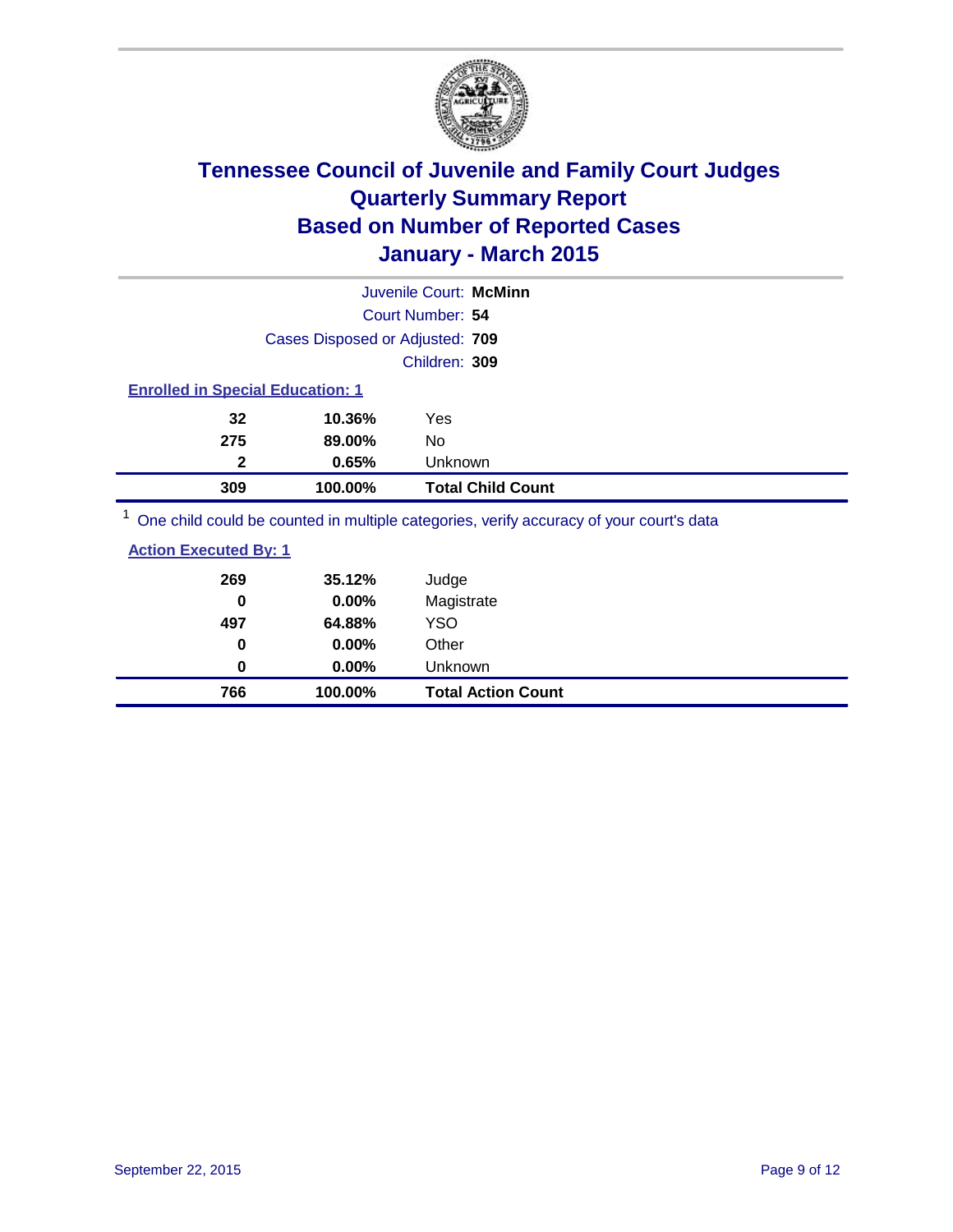

Court Number: **54** Juvenile Court: **McMinn** Cases Disposed or Adjusted: **709** Children: **309**

### **Formal / Informal Actions: 1**

| 7   | 0.91%    | Dismissed                                        |
|-----|----------|--------------------------------------------------|
| 4   | 0.52%    | Retired / Nolle Prosequi                         |
| 57  | 7.44%    | <b>Complaint Substantiated Delinquent</b>        |
| 37  | 4.83%    | <b>Complaint Substantiated Status Offender</b>   |
| 3   | 0.39%    | <b>Complaint Substantiated Dependent/Neglect</b> |
| 0   | $0.00\%$ | <b>Complaint Substantiated Abused</b>            |
| 0   | $0.00\%$ | <b>Complaint Substantiated Mentally III</b>      |
| 89  | 11.62%   | Informal Adjustment                              |
| 25  | 3.26%    | <b>Pretrial Diversion</b>                        |
| 0   | $0.00\%$ | <b>Transfer to Adult Court Hearing</b>           |
| 0   | $0.00\%$ | Charges Cleared by Transfer to Adult Court       |
| 8   | 1.04%    | Special Proceeding                               |
| 104 | 13.58%   | <b>Review Concluded</b>                          |
| 432 | 56.40%   | Case Held Open                                   |
| 0   | $0.00\%$ | Other                                            |
| 0   | $0.00\%$ | Unknown                                          |
| 766 | 100.00%  | <b>Total Action Count</b>                        |

<sup>1</sup> If different than number of Referral Reasons (766), verify accuracy of your court's data.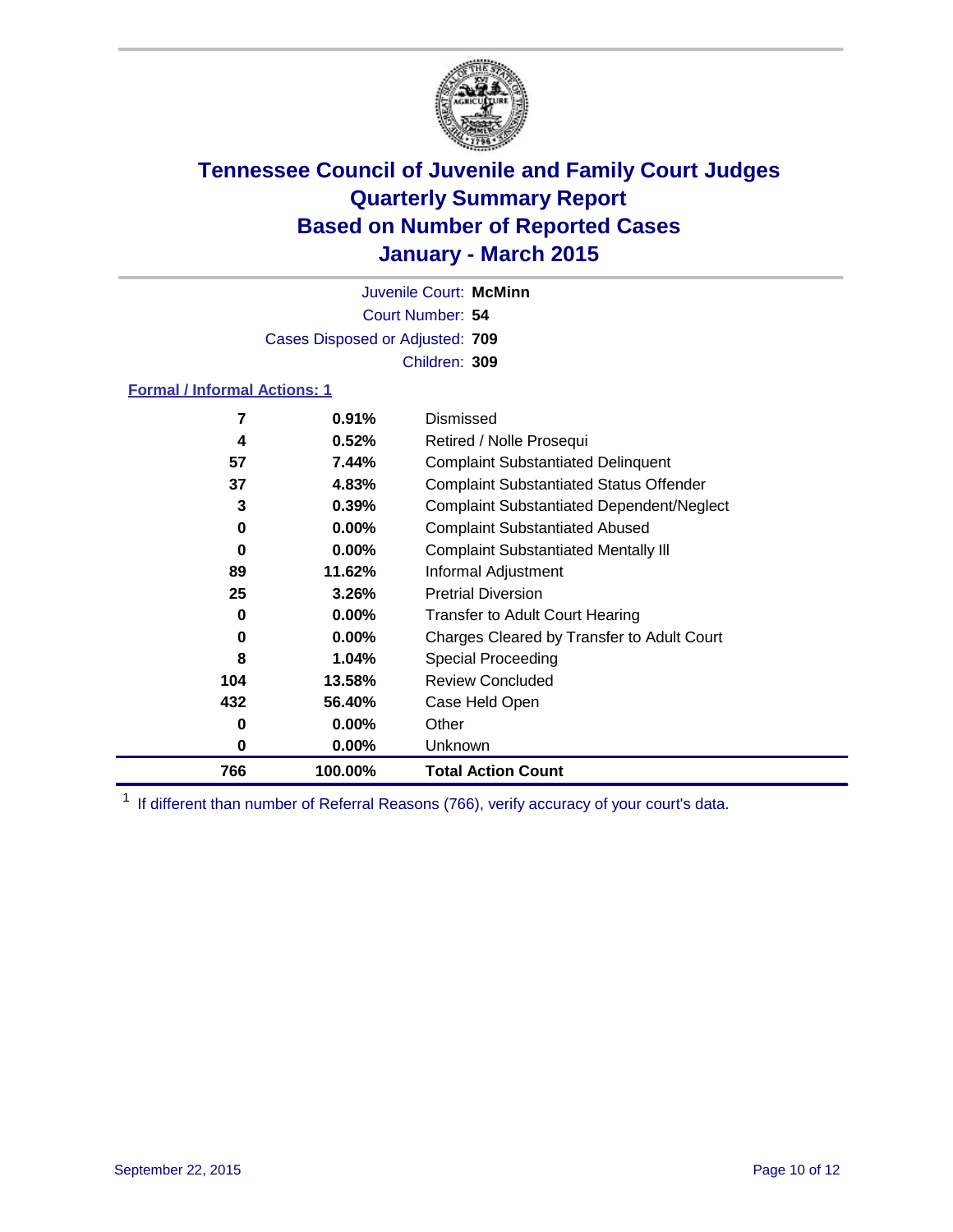

|                       |                                 | Juvenile Court: McMinn                                |
|-----------------------|---------------------------------|-------------------------------------------------------|
|                       |                                 | Court Number: 54                                      |
|                       | Cases Disposed or Adjusted: 709 |                                                       |
|                       |                                 | Children: 309                                         |
| <b>Case Outcomes:</b> |                                 | There can be multiple outcomes for one child or case. |
| 7                     | 0.67%                           | Case Dismissed                                        |
| 17                    | 1.63%                           | Case Retired or Nolle Prosequi                        |
| 82                    | 7.84%                           | Warned / Counseled                                    |
| 516                   | 49.33%                          | <b>Held Open For Review</b>                           |
| 44                    | 4.21%                           | Supervision / Probation to Juvenile Court             |
| 29                    | 2.77%                           | <b>Probation to Parents</b>                           |
| 0                     | 0.00%                           | Referral to Another Entity for Supervision / Service  |
| 25                    | 2.39%                           | Referred for Mental Health Counseling                 |
| 11                    | 1.05%                           | Referred for Alcohol and Drug Counseling              |
| 3                     | 0.29%                           | Referred to Alternative School                        |
| 0                     | 0.00%                           | Referred to Private Child Agency                      |
| 13                    | 1.24%                           | Referred to Defensive Driving School                  |
| 0                     | 0.00%                           | Referred to Alcohol Safety School                     |
| 0                     | 0.00%                           | Referred to Juvenile Court Education-Based Program    |
| 9                     | 0.86%                           | Driver's License Held Informally                      |
| 0                     | 0.00%                           | <b>Voluntary Placement with DMHMR</b>                 |
| 0                     | 0.00%                           | <b>Private Mental Health Placement</b>                |
| 0                     | 0.00%                           | <b>Private MR Placement</b>                           |
| 0                     | 0.00%                           | Placement with City/County Agency/Facility            |
| 0                     | 0.00%                           | Placement with Relative / Other Individual            |
| 33                    | 3.15%                           | Fine                                                  |
| 40                    | 3.82%                           | <b>Public Service</b>                                 |
| 0                     | 0.00%                           | Restitution                                           |
| 0                     | 0.00%                           | <b>Runaway Returned</b>                               |
| 4                     | 0.38%                           | No Contact Order                                      |
| 0                     | 0.00%                           | Injunction Other than No Contact Order                |
| $\bf{0}$              | 0.00%                           | House Arrest                                          |
| 0                     | 0.00%                           | <b>Court Defined Curfew</b>                           |
| 0                     | 0.00%                           | Dismissed from Informal Adjustment                    |
| 38                    | 3.63%                           | <b>Dismissed from Pretrial Diversion</b>              |
| 36                    | 3.44%                           | Released from Probation                               |
| 0                     | 0.00%                           | <b>Transferred to Adult Court</b>                     |
| 0                     | 0.00%                           | <b>DMHMR Involuntary Commitment</b>                   |
| 1                     | 0.10%                           | <b>DCS Commitment - Determinate</b>                   |